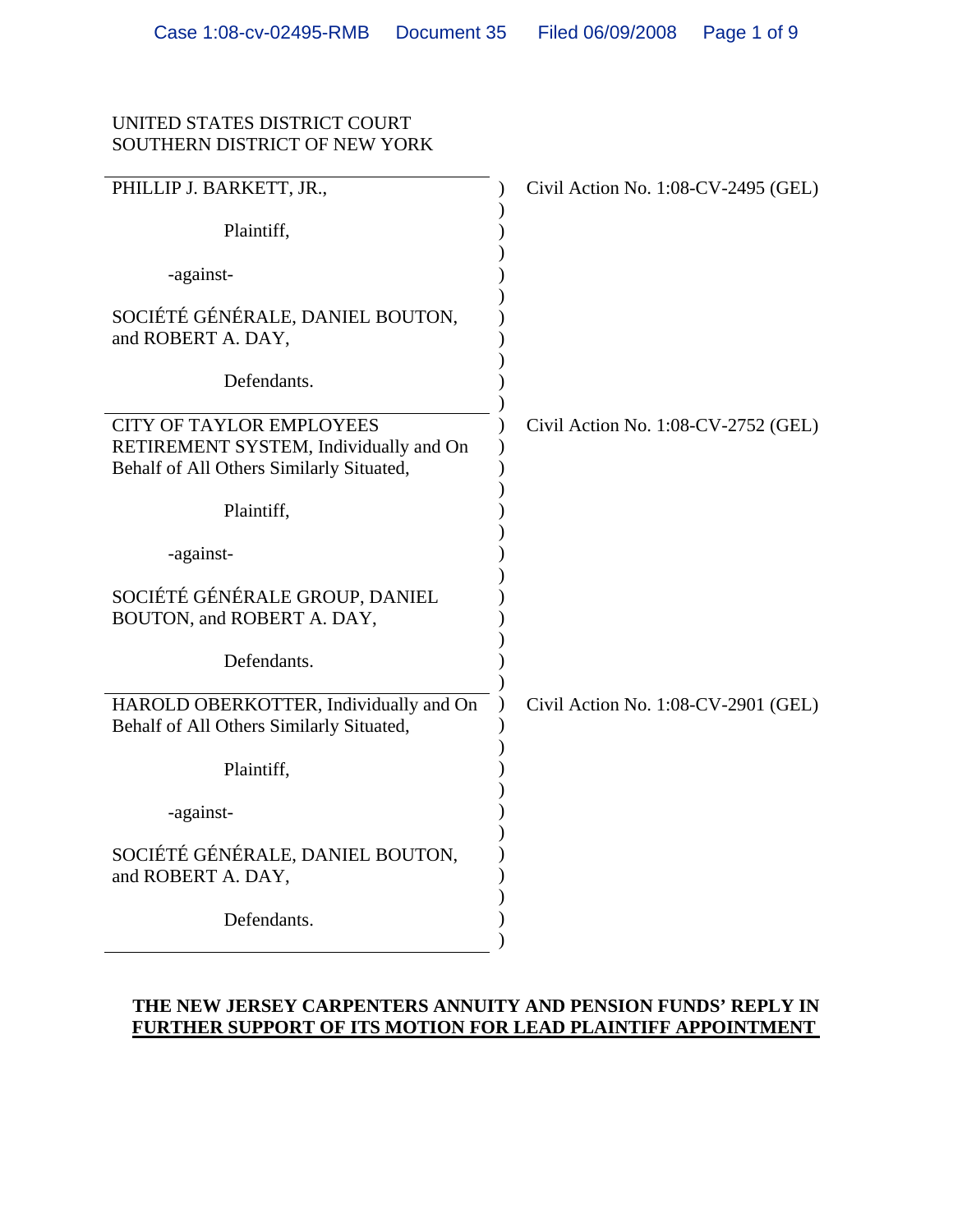#### **PRELIMINARY STATEMENT**

The Court should appoint the New Jersey Carpenters Annuity and Pension Funds (the "New Jersey Fund") as lead plaintiff because it has the largest losses of any movant seeking sole appointment as lead plaintiff. The competing motions of the self-styled "Institutional Investor Group"<sup>[1](#page-1-0)</sup> and Oklahoma Firefighters Retirement and Pension Systems ("Oklahoma Firefighters") should be denied for several reasons. First, the Institutional Investor Group's most recent brief confirms that the group is an amalgam of four unrelated investors that had no relationship prior to this litigation. As a lawyer-driven group assembled purely by lawyers seeking to claim larger losses, this Court should follow the many decisions of this Court by Judge Owen, Judge Rakoff, Judge Castel, Judge McMahon, Judge Cedarbaum and Judge Karas in declining to appoint such an unrelated group of investors as lead plaintiff, notwithstanding the larger aggregate losses of this group. Second, the vast majority of the losses claimed by the Oklahoma Firefighters are not compensable as a matter of law, *Dura Pharmaceuticals, Inc. v. Broudo*, 544 U.S. 336, 342 (2005), because the Oklahoma Firefighters sold most of its shares prior to the end of the class period, and thus prior to any price drop caused by the fraud alleged.

#### **ARGUMENT**

## **I. THE COURT SHOULD REJECT THE LAWYER-DRIVEN, LAWYER-CREATED INSTITUTIONAL INVESTOR GROUP**

The Institutional Investor Group was cobbled together by lawyers solely for the purpose of aggregating the losses of its individual members. The group had and has no relationship apart

<span id="page-1-0"></span><sup>1</sup> The Institutional Investor Group is composed of four separate and unrelated entities, including: the Vermont Pension Investment Committee, Boilermaker-Blacksmith National Pension Fund, United Food and Commercial Workers Union-Employer Pension Fund and United Food and Commercial Workers Union Local 880-Retail Food Employers Joint Pension Fund.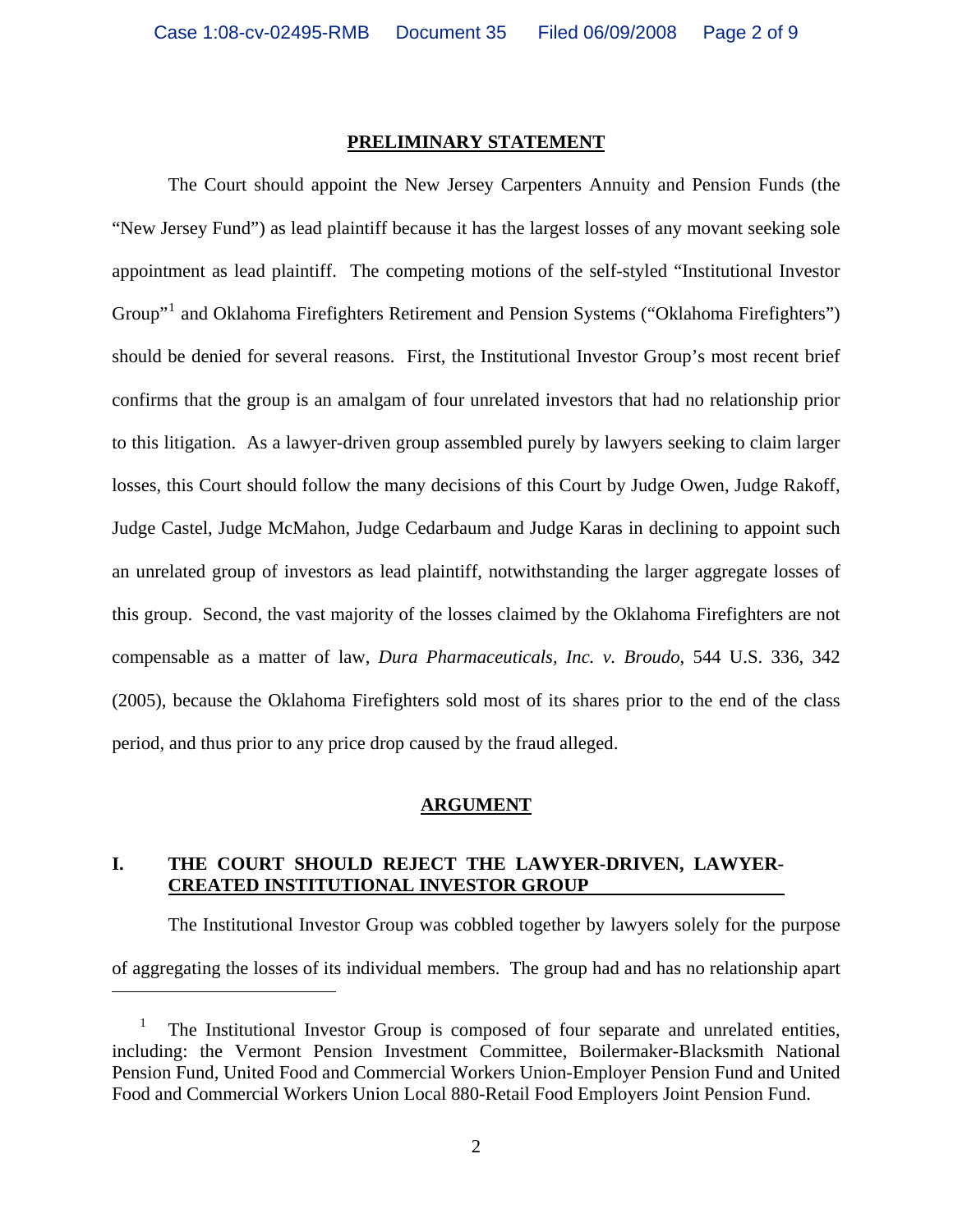from this litigation. The recently submitted joint declaration by this group's lawyers does not come close to showing why the group was formed, or how the group's formation benefits the class. Such explanations are required in light of the vastly different financial interests of the individual group members.

Two members of the group, the Vermont Pension Investment Committee (\$3,442,044.21 in reported losses) and Boilermaker-Blacksmith National Pension Fund (\$2,792,097.83 in reported losses), have a financial interest in the litigation that dwarfs that of the other two members, United Food and Commercial Workers Union-Employer Pension Fund (\$235,539.31 in reported losses) and United Food and Commercial Workers Union Local 880-Retail Food Employers Joint Pension Fund (\$378,228.50 in reported losses). Yet, the group has not explained (or cannot explain) why two funds with relatively insignificant losses were combined with two funds with significant losses. The declaration also provides no detail regarding the functioning of the group. The group has not at all explained who is leading the group, how it intends to work as a group, and how conflicts will be resolved among the members of the group. Although the declaration includes details of the individual members' communication with their common counsel, there is no detail regarding any communications with counsel *as a group*, including whether the group at all existed or met as a group prior to seeking appointment of lead counsel.

As this Court has repeatedly found, because the members of the Institutional Investor Group are unrelated, and because the group was created for the sole purpose of making the lead plaintiff motion, they do not constitute a real group, they have not and will not be able to exercise real control over counsel, and they are not entitled to appointment as lead plaintiff. *See, e.g., In re Pfizer Inc. Sec. Litig.*, 233 F.R.D. 334, 337 (S.D.N.Y. 2005) (Owen, J.) ("[t]o allow an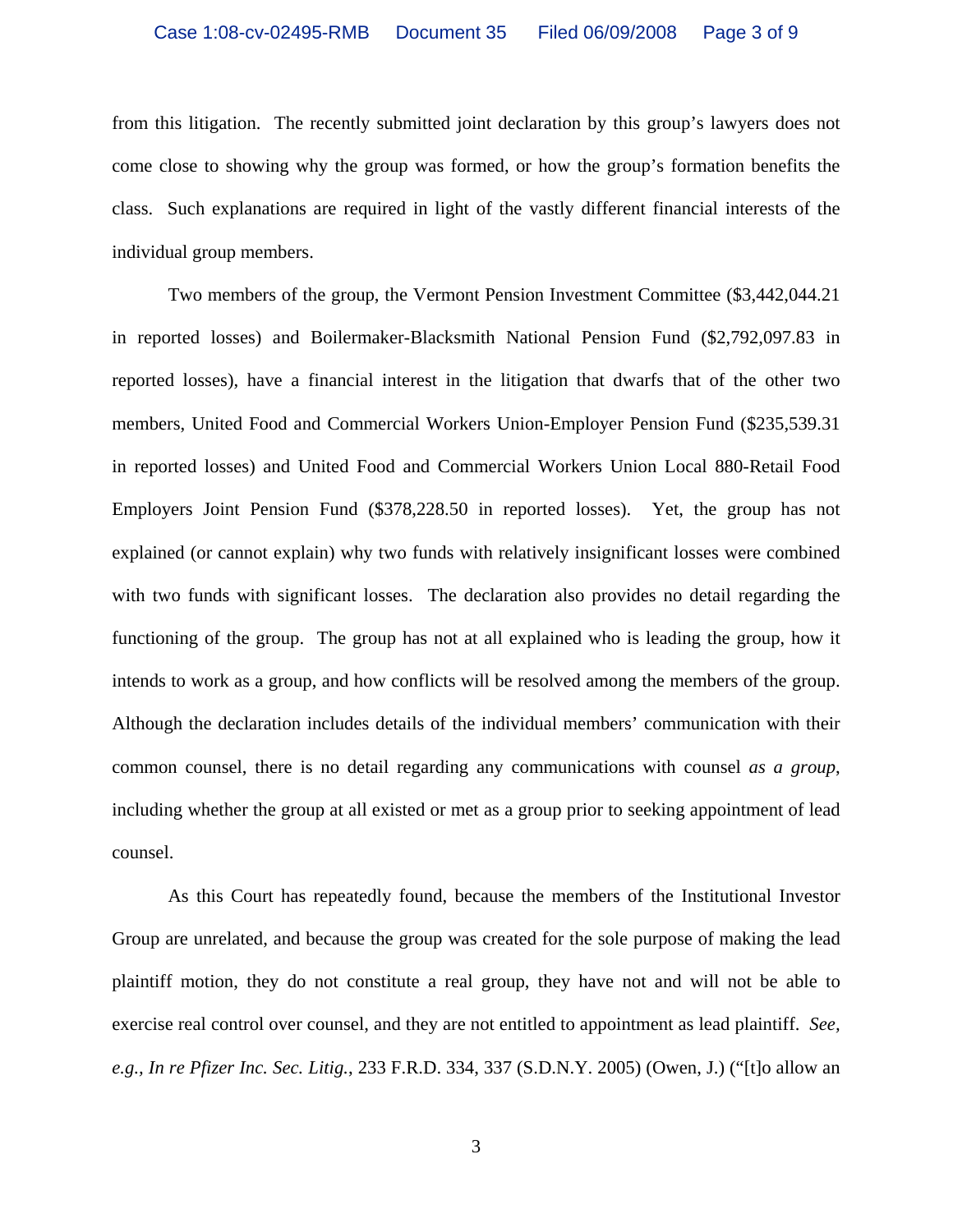aggregation of unrelated plaintiffs to serve as lead plaintiffs defeats the purpose of choosing a lead plaintiff."); *Goldberger v. PXRE Group, Ltd.*, No. 06-CV-3410 (KMK), 2007 WL 980417, at \*5 (S.D.N.Y. Mar. 30, 2007) (Karas, J.) (rejected lead plaintiff group "shares only this lawsuit in common."); *In re Tarragon Corp. Sec. Litig.*, No. 07 Civ. 7972 (PKC), 2007 WL 4302732, at \*1 (S.D.N.Y. Dec. 6, 2007) (Castel, J.) (rejected lead plaintiff group made "no showing that the members of either 'group' have, in fact, functioned as a group."); *In re Razorfish, Inc. Sec. Litig.*, 143 F. Supp. 2d 304, 309 (S.D.N.Y. 2001) (Rakoff, J.) ("the Azimut Group has no independent existence and its composite members have no prior relationship, there is nothing to suggest that they will collectively ride herd on counsel anywhere as well as could a single sophisticated entity."); *In re Donnkenny Inc. Sec. Litig.*, 171 F.R.D. 156, 157-58 (S.D.N.Y. 1997) (Cedarbaum, J.) ("To allow an aggregation of unrelated plaintiffs to serve as lead plaintiffs defeats the purpose of choosing a lead plaintiff."); *Bhojwani v. Pistiolis*, No. 06 Civ. 13761 (CM), 2007 WL 2197836, at \*4 (S.D.N.Y. July 31, 2007) (McMahon, J.) (permitting aggregation for group of related family members and rejecting unrelated group with larger losses). $2^2$  $2^2$ 

### **II. THE OKLAHOMA FIREFIGHTERS HAVE LOWER LOSSES**

The Oklahoma Firefighters sold 77.2% of its shares prior to the end of the class period, at prices artificially inflated by the fraud alleged, and prior to any drop in the share price as a result of disclosure of the fraud. While the Oklahoma Firefighters claim total market losses of  $\text{E}$ ,157,0[3](#page-3-1)5.24 (or roughly \$1,689,734.26)<sup>3</sup>, the Oklahoma Firefighters' compensable losses under *Dura* for purposes of this lead plaintiff motion are limited to the 6,354 shares that were

 $\overline{a}$ 

<span id="page-3-1"></span><span id="page-3-0"></span><sup>2</sup> Notably, Judge McMahon in *Bhojwani v. Pistiolis* disqualified the movant who moved as part of a two person group, even when the movant had the largest single loss of any movant.

<sup>3</sup> The spot rate as of January 24, 2008 was  $1 \text{ euro} = 1.4604 \text{ US dollars.}$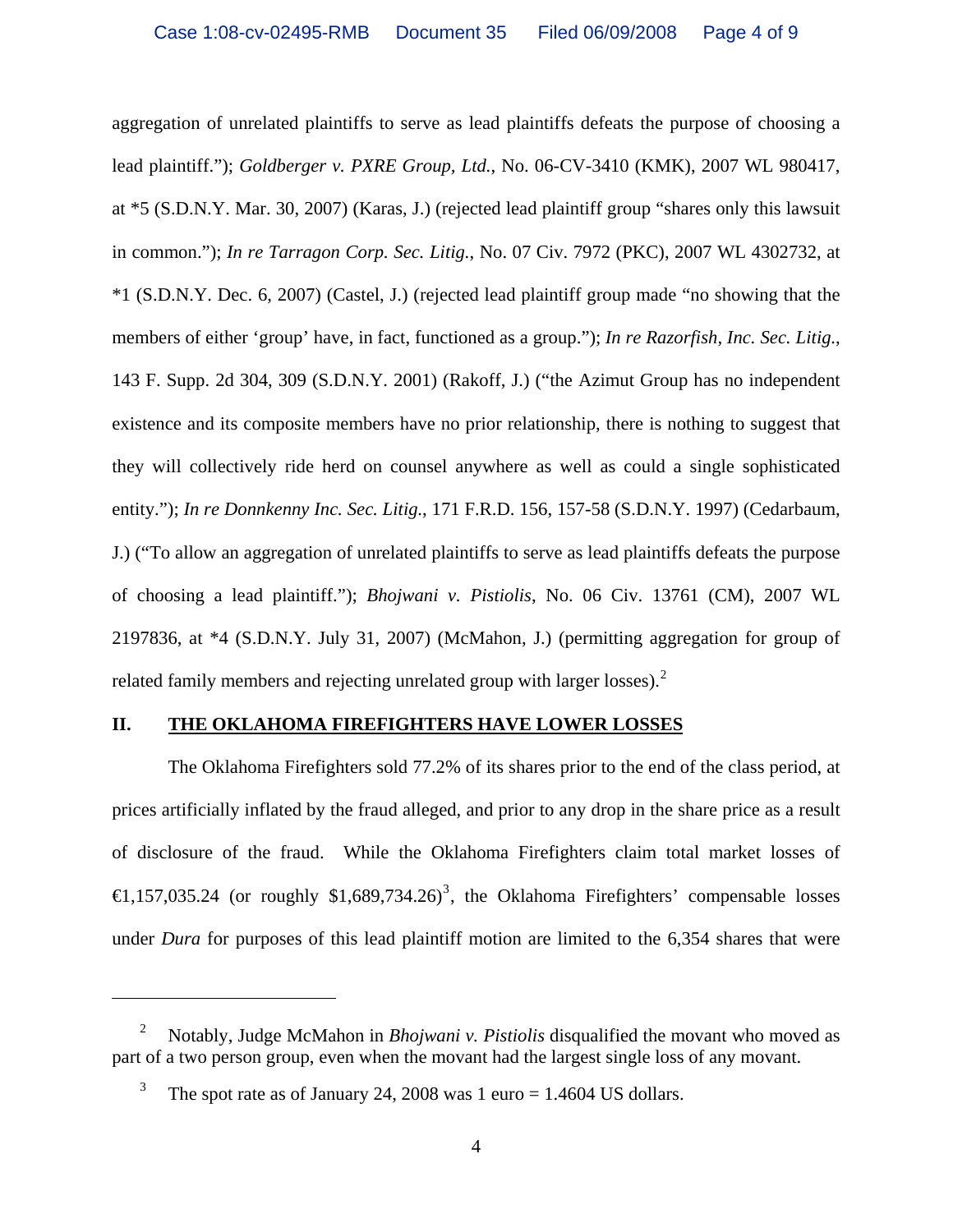held through the end of the class period, representing an approximate  $\epsilon$  320,000 (or roughly \$467,328) loss caused by the fraud. *See e.g., In re Veeco Instruments, Inc.*, 233 F.R.D. 330, 333 (S.D.N.Y. 2005) (McMahon, J.) (applying *Dura* to losses claimed at the lead plaintiff stage); *In re Comverse Tech., Inc. Sec. Litig.*, No. 06-CV-1825 (NGG), 2007 WL 680779, at \*4 (E.D.N.Y. Mar. 2, 2007) (Garaufis, J.) (rejecting lead plaintiff for institutional investor where losses were not recoverable under *Dura*). Thus, the Oklahoma Firefighters' losses are far lower than the \$1,406,440.02 losses of the New Jersey Fund.

#### **CONCLUSION**

For the reasons stated herein and in the prior submissions of the New Jersey Fund, the Court should grant the New Jersey Fund's motion in all respects and deny the motions of the competing movants.

Dated: June 9, 2008 Respectfully submitted,

### **MILBERG LLP**

By: /s/ Kent A. Bronson Kent A. Bronson One Pennsylvania Plaza, 49th Floor New York, New York 10119 Telephone: (212) 594-5300 Facsimile: (212) 868-1229 kbronson@milberg.com

### **GARDY & NOTIS, LLP**

Mark C. Gardy James S. Notis 440 Sylvan Avenue, Suite 110 Englewood Cliffs, New Jersey 07632 Telephone: (201) 567-7377 Facsimile: (201) 567-7337 mgardy@gardylaw.com jnotis@gardylaw.com

*Proposed Co-Lead Counsel for the Class*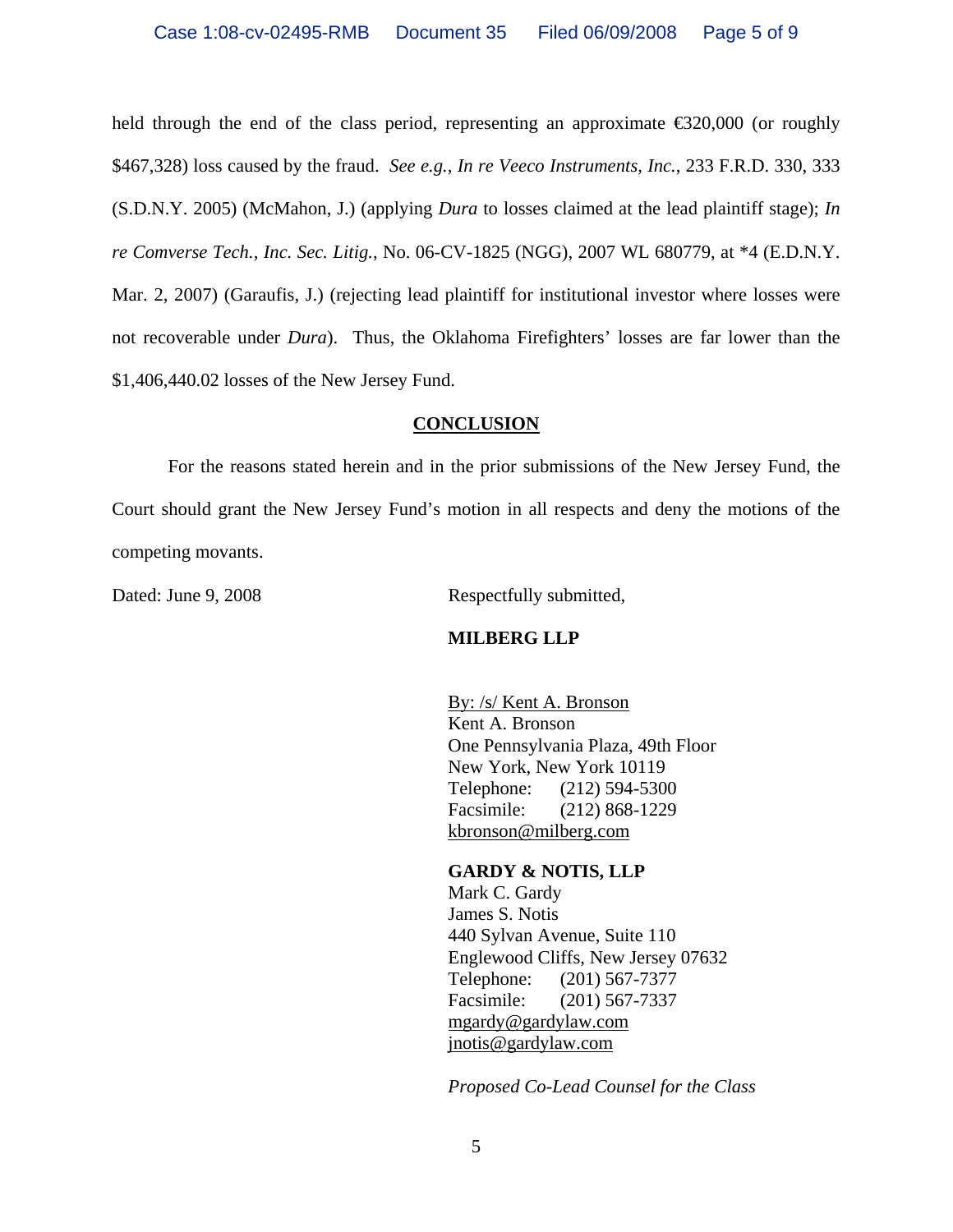# **KROLL HEINEMAN, LLC**

Albert G. Kroll Metro Corporate Campus I 99 Wood Avenue South, Suite 307 Iselin, New Jersey 08830 Telephone: (732) 491-2100 Facsimile: (732) 491-2120 akroll@krollfirm.com

*Counsel for Movant New Jersey Carpenters Annuity and Pension Funds*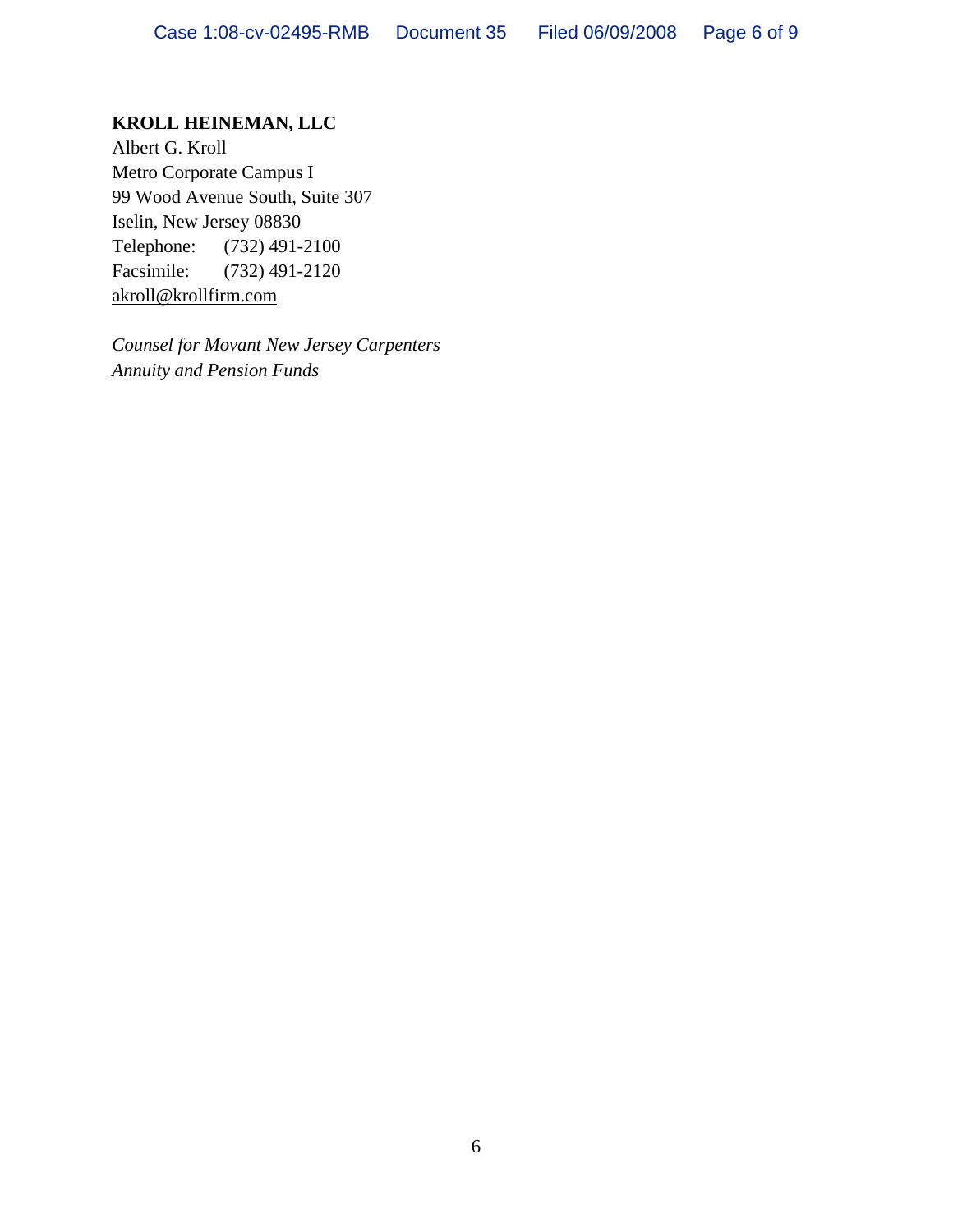## **CERTIFICATE OF SERVICE**

I, Kent A. Bronson, a member of the law firm Milberg LLP, hereby certify that I caused a true and correct copy of the following document to be served with the Clerk of the Court using the CM/ECF system, which will send notifications of filing to the CM/ECF participants listed on the attached Service List, and caused all counsel listed on the Service List to be served by regular U.S. Mail on this  $9<sup>th</sup>$  day of June, 2008:

## **THE NEW JERSEY CARPENTERS ANNUITY AND PENSION FUNDS' REPLY IN FURTHER SUPPORT OF ITS MOTION FOR LEAD PLAINTIFF APPOINTMENT**

 /s/ Kent A. Bronson Kent A. Bronson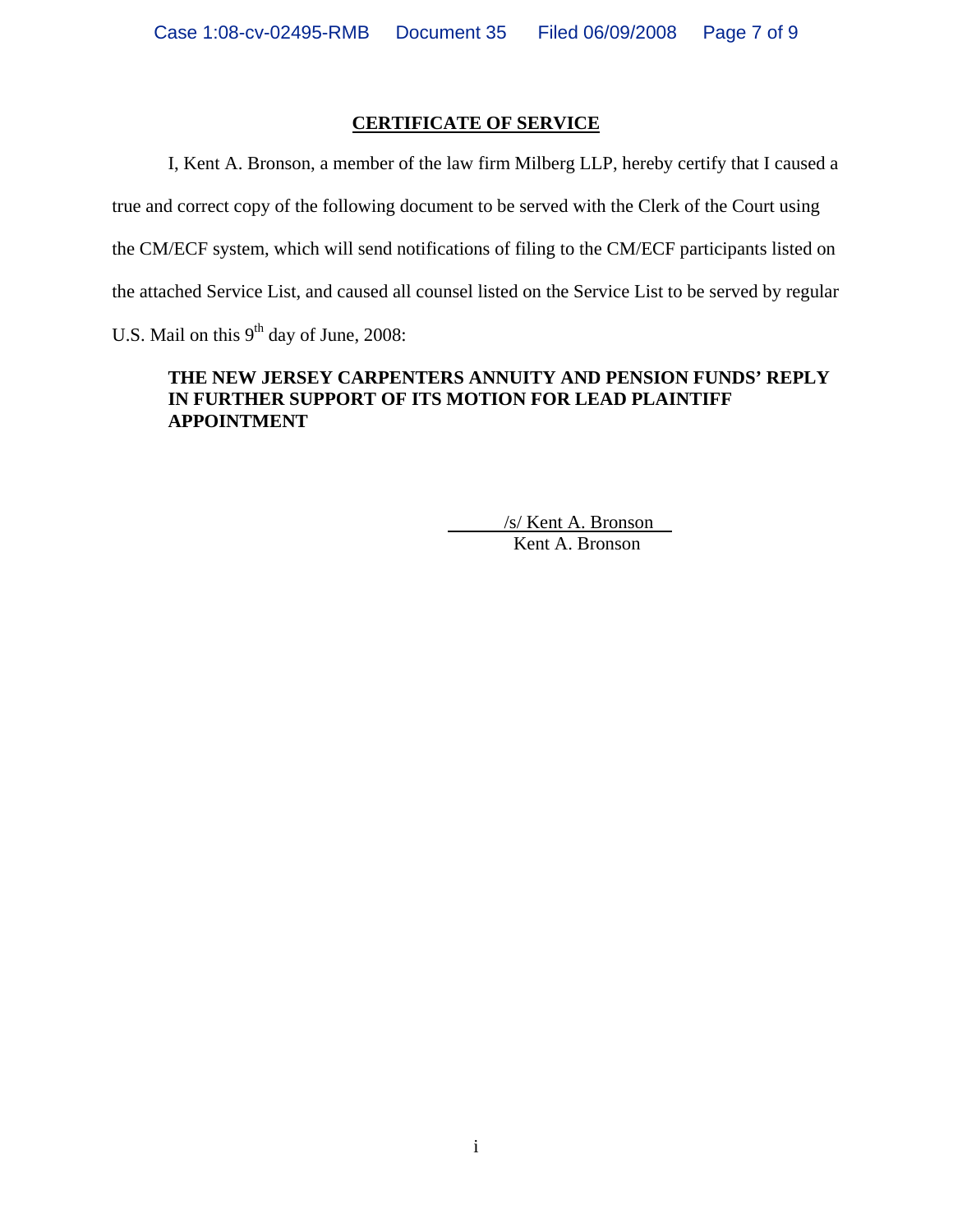### *Société Générale*

#### **SERVICE LIST**

#### *Counsel for Plaintiffs:*

Elizabeth A. Berney **COHEN, MILSTEIN, HAUSFELD & TOLL, P.L.L.C.**  150 East  $52<sup>nd</sup>$  Street, 30<sup>th</sup> Floor New York, NY 10022 Telephone: (212) 838-7797 Facsimile: (212) 838-7745 Email: eberney@cmht.com

Samuel H. Rudman **COUGHLIN STOIA GELLER RUDMAN & ROBBINS, LLP**  58 South Service Road, Suite 200 Melville, NY 11747 Telephone: (631) 367-7100 Facsimile: (631) 367-1173 Email: SRudman@csgrr.com

Joseph H. Weiss James E. Tullman Richard A. Acocelli **WEISS & LURIE** 551 Fifth Avenue New York, NY 10176 Telephone: (212) 682-3025 Facsimile: (212) 682-3010 Email: jweiss@weisslurie.com jtullman@weisslurie.com racocelli@weisslurie.com

Steven J. Toll Daniel S. Sommers Matthew K. Handley **COHEN, MILSTEIN, HAUSFELD & TOLL, P.L.L.C.**  1100 New York Avenue, N.W. West Tower, Suite 500 Washington, D.C. 20005 Telephone: (202) 408-4600 Facsimile: (202) 408-4699 Email: stoll@cmht.com dsommers@cmht.com mhandley@cmht.com

Darren J. Robbins Matthew P. Montgomery **COUGHLIN STOIA GELLER RUDMAN & ROBBINS, LLP**  655 West Broadway, Suite 1900 San Diego, CA 92101 Telephone: (619) 231-1058 Facsimile: (619) 231-7423 Email: darrenr@csgrr.com mattm@csgrr.com

Jules Brody **STULL, STULL & BRODY** 6 East  $45<sup>th</sup>$  Street New York, NY 10017 Telephone: (212) 687-7230 Facsimile: (212) 490-2022 Email: ssbny@aol.com